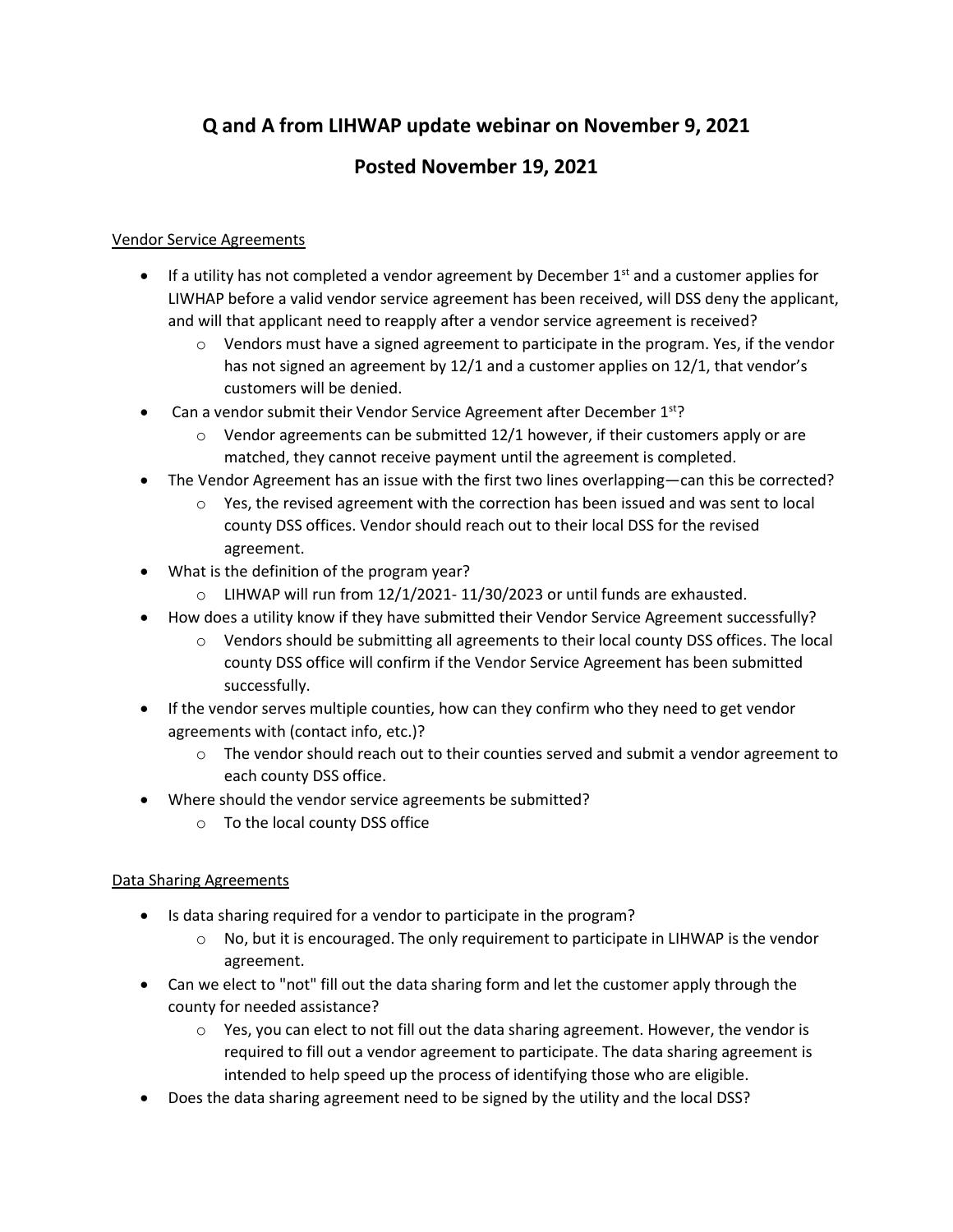- o Yes
- How does a utility know if they have successfully submitted their data sharing agreement?
	- $\circ$  A vendor needs to submit this to their local county DSS and check with them to make sure they received it.
- Where do we send the data sharing agreement?
	- o Local county DSS office

#### Data sharing and matching process

- Will there be an extension to when the data match can happen?
	- o Yes, the data match information has been extended to 11/19
- How will information be tracked and payments logged for the automatically matched customers?
	- $\circ$  Information will be tracked by the counties by making a note of the automatically eligible customers in NC FAST. Counties will issue checks directly to the vendor and county budget offices will have record of payment.
- Will data need to be submitted more than once?
	- $\circ$  The program is only requesting data once. The data is due November 19<sup>th</sup>. At this time no future opportunities for submitting more data have been determined.
- What is the turnaround time for the data match?
	- $\circ$  The data match will be done November 19<sup>th</sup> and county DSS offices will have information about auto matched customers by the week of the November 22<sup>nd</sup>.
- What data is needed for the data sharing agreement?
	- $\circ$  The spreadsheet listing required data has been provided. You can find i[t at this website.](https://efc.sog.unc.edu/resource/information-on-the-north-carolina-low-income-household-water-assistance-program-lihwap/)
- Do we just send the data for the match for our customers that typically have issues with paying their bill or all customers?
	- $\circ$  Vendors should submit data for Priority groups 1 and 2- customers with their water and/or wastewater services already disconnected or in jeopardy of disconnection.
- Where do we send our data?
	- $\circ$  Vendors can submit data to their local county DSS office. The local county DSS office will send data to the secure and encrypted zixmail [https://web1.zixmail.net/s/login?b=ncdhhs.](https://web1.zixmail.net/s/login?b=ncdhhs)

#### Distribution of payment

- What if the customer info that was submitted thru the vendor info has paid their account to restore services already prior to the start date of 12-1-2021, will a payment still be submitted, or will you contact the vendor to see if the account is still cut off for nonpayment or not?
	- $\circ$  Counties are encouraged to check with the vendor about the status of the bill.
- How will a vendor know that payments have been made, and for which accounts those payments are made?
	- $\circ$  The county office will send a spreadsheet with the information of payment amounts and to which accounts the payments should be applied.
- Can payments cover charges beyond just the water/wastewater bill?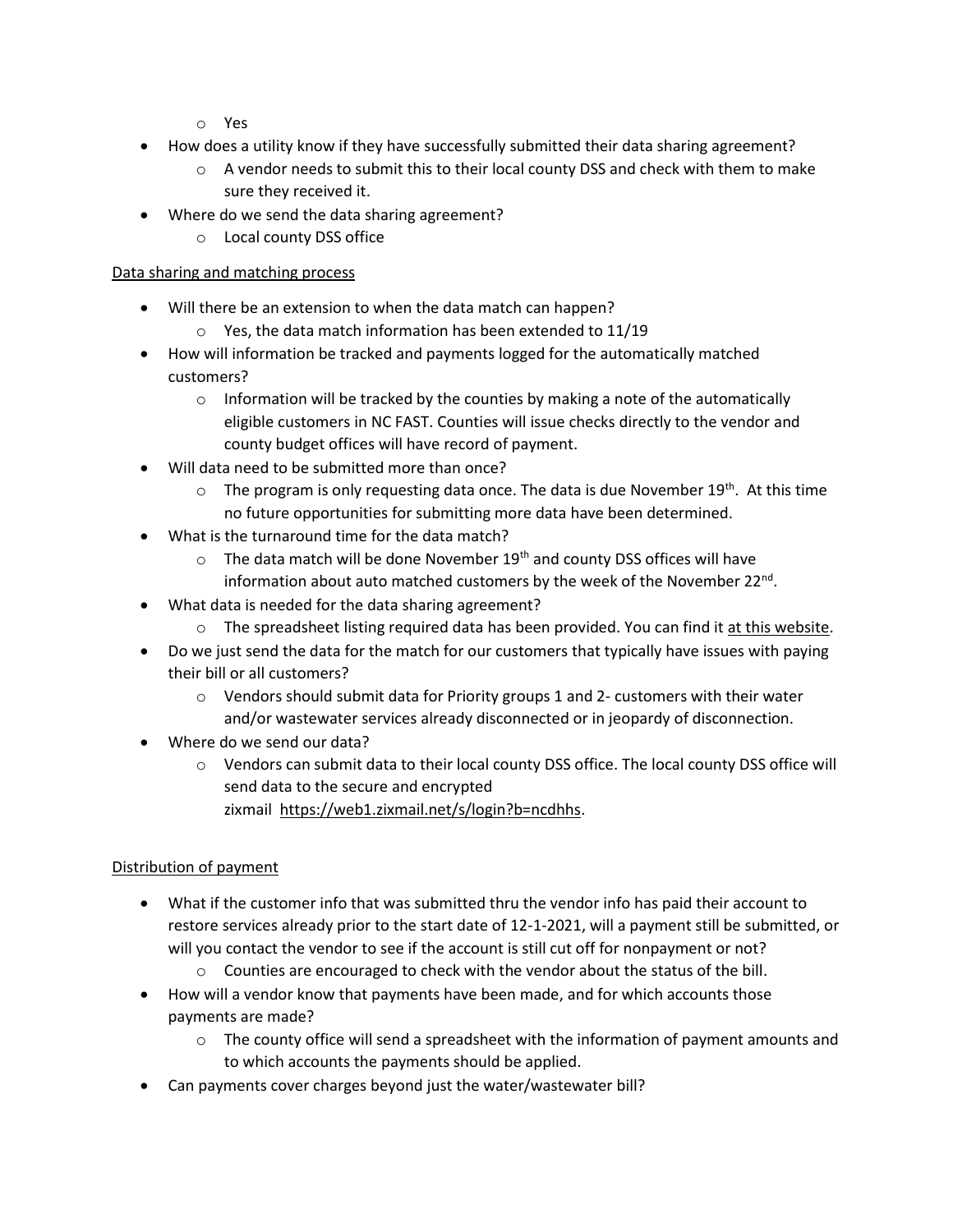- $\circ$  Yes, if the amount needed to restore water or wastewater services includes other charges that cannot be separated out, then LIHWAP payments will cover the amount needed to restore service.
- Should we be granting customer refunds if the payment created a credit?
	- $\Theta$  Vendors should not give refunds to customers. Credits should stay on the account until they are used by a subsequent bill.
- How is the state allocating money to the counties, and when will counties know how much money they will be allotted?
	- $\circ$  The State budget office will calculate county allocations and will send them out before December 1<sup>st</sup>.
- When will payments be made for categorical matches?
	- $\circ$  Each county office has their own payment schedule. Once applicant is approved, the county will issue a check to the vendor within 30 days.
- When will a utility need to return payments that created a credit on the account?
	- $\circ$  Payments that resulted in a credit on an account only need to be returned if the customer becomes deceased, incarcerated, or institutionalized after the LIHWAP payment has been made and the payment results in a credit. If there is another adult remaining in the household, then the credit can remain. If not, then the credit must be fully refunded back to the local county agency.
- Where can utilities check to see if customers are eligible for LIHWAP?
	- $\circ$  Utilities would have to check with local DSS office for LIHWAP eligibility
- How will the payments get applied to the customer accounts?
	- o A check from the county DSS office will be sent to vendors.

#### Eligibility

- Do all the accounts that qualify have to have water on them? We have some services with sewer only combined with a well.
	- o Wastewater only accounts may be eligible for bill payment assistance under LIHWAP.
- Are vendors required to mail information to customers who are not categorically eligible for LIWHAP?
	- $\circ$  The county DSS offices will let the vendor know which customers did not match and are asking that the vendors post information about the program. Flyers and information will be given to vendors from the NC DHHS office.
- Does an applicant need to be the account holder? And do they need to show proof of residence?
	- $\circ$  The applicant does need to be the account holder, but do not need to show proof of residence. They just need to provide the utility bill.
- How far back can delinquent accounts be eligible for funding?
	- $\circ$  Past due bills up to 12 months old can be paid for with LIHWAP funding, even to restore services.
- Is there a way to get repair done to prevent another high bill?
	- o LIHWAP does not allow payments for repairs.